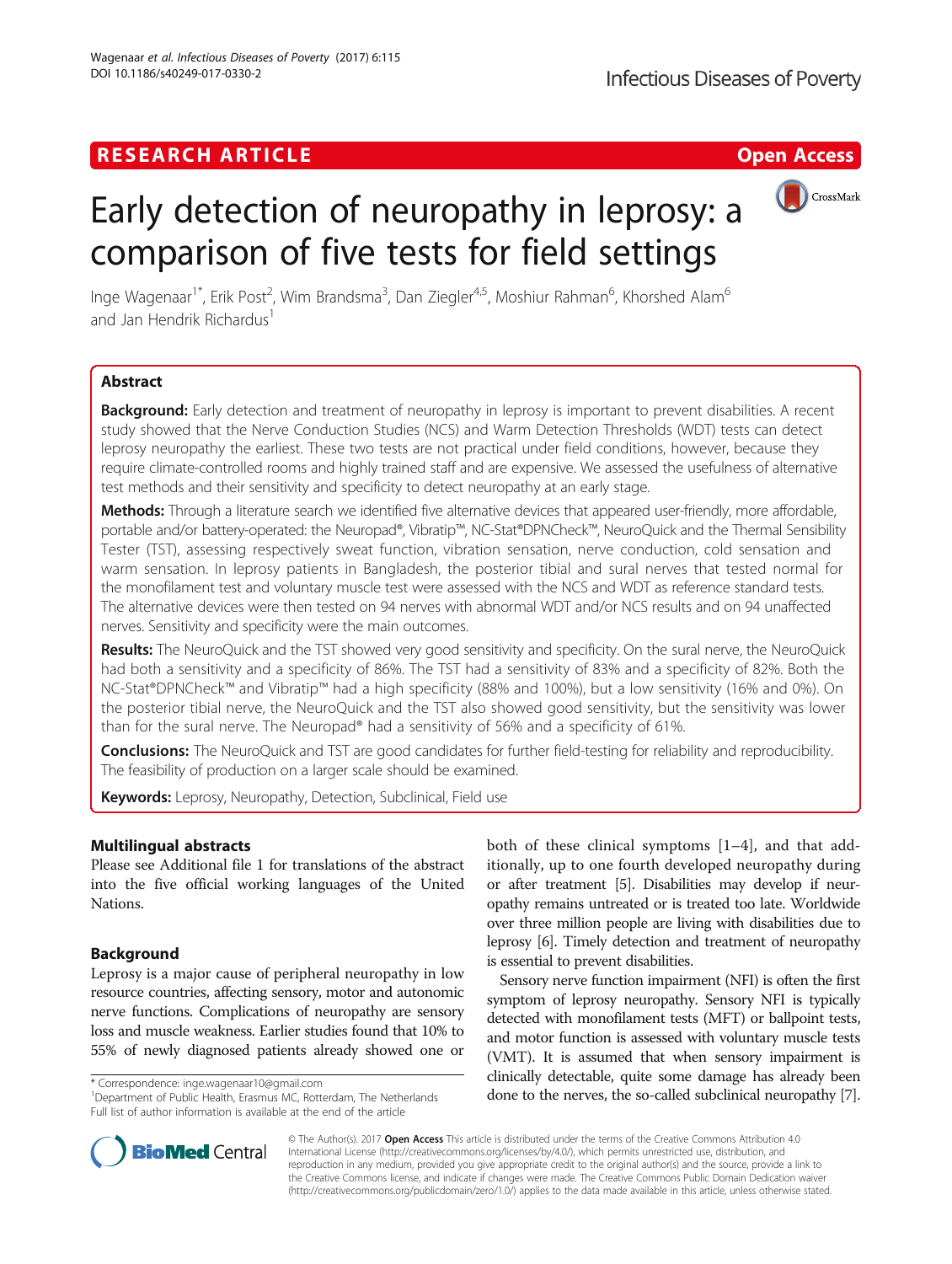Methods to detect neuropathy in such early stages were studied in the INFIR (ILEP Nerve Function Impairment and Reactions) study [[4\]](#page-7-0). To find the most sensitive methods, changes in the nerves of leprosy patients were monitored over time with multiple methods assessing different modalities of neuropathy. Nerve conduction studies (NCS) were found to be affected most frequently, followed by warm detection thresholds (WDT). These two methods were able to detect abnormalities in the nerves up to twelve weeks before MFT became abnormal. The NCS method assesses the large Aβ-fibres, responsible for perception of vibration, touch and pressure. The WDT method tests the small myelinated Aδ- and unmyelinated C-fibres, which mediate pain, warm- and cold sensation and govern the autonomic functions – e.g. sweating  $[8-11]$  $[8-11]$  $[8-11]$ .

Even though NCS and WDT are highly valuable to detect early neuropathy, these devices are not optimal for field use in leprosy endemic areas. They are costly, require well-trained staff and need stable environmental (temperature) conditions and stable electricity supply. There is a need for cheap, easy-to-use, sensitive and reliable screening tools to detect early neuropathy. Our aim was to find potential alternative tests methods that can detect early neuropathy in leprosy patients and to compare the sensitivity and specificity of these methods when assessed in field conditions, using NCS or WDT as reference standard test.

#### Methods

A literature search was conducted to identify user-friendly, portable devices used for the diagnosis of early neuropathy, regardless of the pathology. We covered the Embase, Medline and Cochrane databases and the search engine Google, using search terms related to 'neuropathy' diagnosis', 'device' and 'simple' (see Additional file [2\)](#page-7-0).

The search resulted in 18 possibly eligible devices (Table [1](#page-2-0)). This selection was narrowed down based on the following requirements: costs less than  $€1500$ ; availability; easiness of use – i.e. no extensive training required; and practicality and suitability for field conditions: small portable, battery-operated device providing direct results without the need for additional (computer) analyses. We also sought to cover different modalities of neuropathy.

#### Selected alternative devices

The final selection consisted of the Neuropad® (TrigoCare International), Vibratip™ (McCallan Medical Limited), NC-Stat ®DPNCheck™ (NeuroMetrix, Inc.), NeuroQuick (Schweers) and the Thermal Sensibility Tester (TST) (World Health Organization). These are depicted in Fig. [1](#page-2-0). For this study, the devices were kindly donated or lent to us by the producers. The TST was borrowed from the Netherlands Leprosy Relief organization.

The Neuropad is a patch designed to test the autonomic function of the diabetic foot by assessing sweat production. The colour of the patch changes from blue to pink due to a chemical reaction between the complex salt anhydrous cobalt-II-chloride and sweat on the skin. The main outcome is whether the patch turned completely pink after ten minutes, and the total time to complete colour change is recorded as well. The Neuropad is applied on the great toe or on the plantar surface of the foot between the first and second metatarsal head. The Vibratip is a pocket-sized device to test vibration sensation. This disposable, batteryoperated device produces a stimulus of 128 Hz, comparable with a tuning fork, and is activated by pinching. The main outcome is whether vibration is felt.

The automated NC-Stat DPNCheck evaluates sensory nerve conduction of the sural nerve. Offering an alternative to standard NCS, this device is hand-held, battery-operated, fast and user-friendly, as general health care providers can handle it with minimal training. The sural nerve is stimulated with a 100 mA current, and the signal is detected orthodromically by a biosensor at 92.2 mm from the simulation probes. Conduction velocity and amplitude are the main outcomes.

The portable NeuroQuick device tests cold sensation with an airflow produced by the integrated adjustable fan. The fan speed is increased until the patient perceives the airflow. The outcome, fan speed on a  $0 - 9$  scale, is compared with a normal threshold to define whether the sensory nerve function is impaired.

The pen-sized Thermal Sensibility Tester (TST) assesses warm sensation. It was originally designed to test sensation in leprosy skin lesions [[12\]](#page-7-0). Both ends of the pen have a little metal disc, one of which adjusts to room temperature and one becomes warm when switched on, with a temperature between 45 °C and 60 °C depending on environmental temperature [\[13](#page-7-0)]. The main outcome is whether the patient can distinguish the warm disc.

#### Patients and controls

The subjects were all leprosy patients, diagnosed by enlarged peripheral nerves, skin lesions and/or a positive skin smear test. Patients who had normal MFT and VMT results for the posterior tibial and sural nerves were included when they had abnormalities in at least one sural or posterior tibial nerve with NCS and/or WDT test. Patients were excluded from the study when they suffered from other diseases that may affect the nerve function, e.g. diabetes. Patients under the age of 18 or over 70 years were excluded as well. Patients on prednisolone treatment were excluded from Neuropad testing, as a rare side effect of this drug is hyperhidrosis. To assess the specificity of the devices we also needed to test nerves with normal NCS and/or WDT. When one of the body sides of the included patients had normal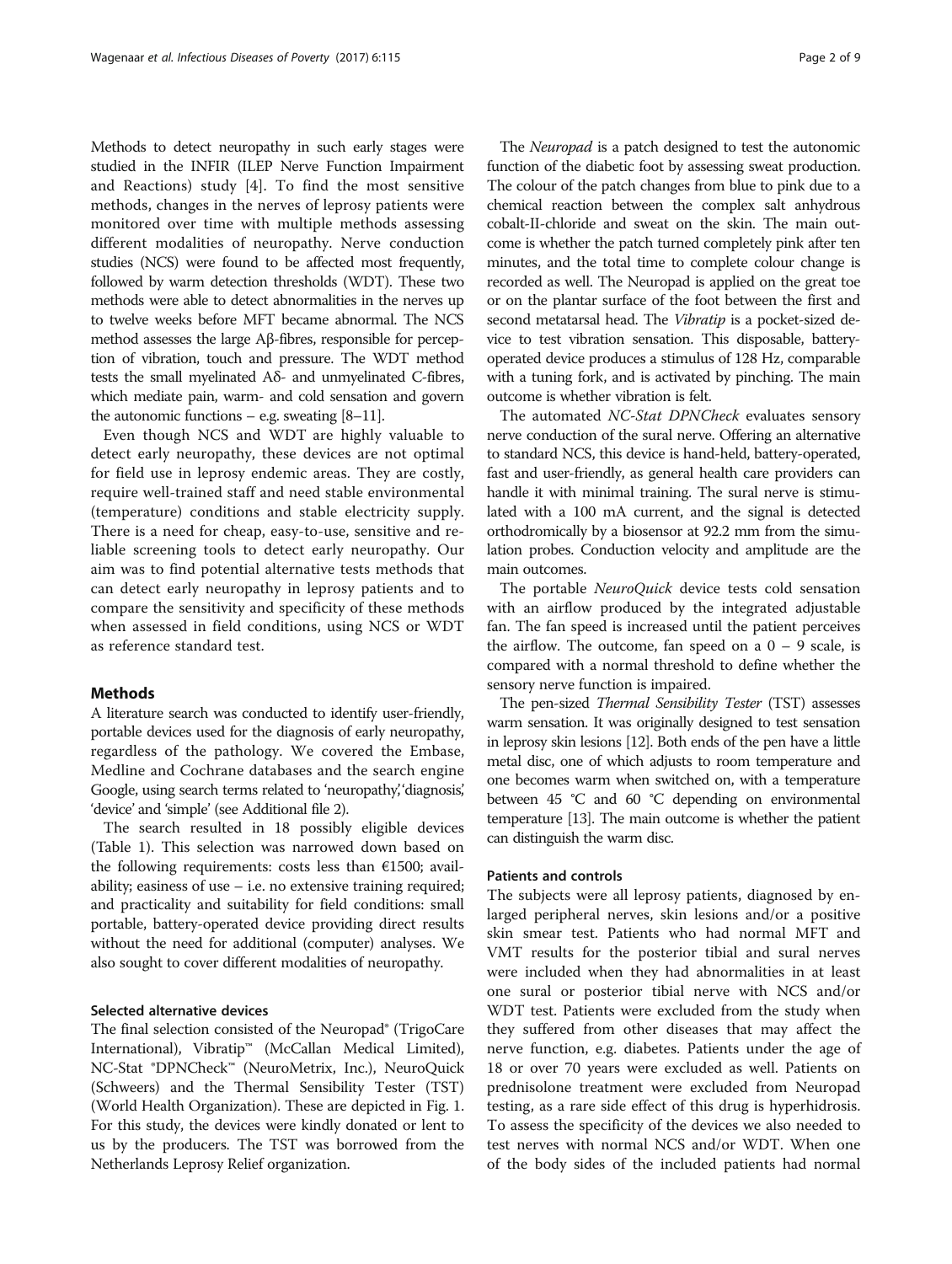## <span id="page-2-0"></span>Table 1 Results literature search and reasons for final selection

| <b>Included tests</b>                            | <b>Modality</b>                                                  | <b>Reason selected</b>                                                                                 |
|--------------------------------------------------|------------------------------------------------------------------|--------------------------------------------------------------------------------------------------------|
| NeuroOuick                                       | Cold sensation                                                   | Portable, battery-operated                                                                             |
| Neuropad                                         | Sweat function                                                   | Easy, direct results, no training                                                                      |
| NC-Stat DPNCheck                                 | Nerve conduction                                                 | Portable, battery-operated                                                                             |
| Vibratip                                         | Vibration                                                        | Portable, battery-operated                                                                             |
| Thermal Sensibility Tester                       | Warm sensation                                                   | Portable, battery-operated                                                                             |
| <b>Excluded tests</b>                            | <b>Modality</b>                                                  | <b>Reason not selected</b>                                                                             |
| NerveCheck                                       | Warm, cold, pain and vibration sensation                         | Portable, battery operated, not available at the moment<br>of this study                               |
| Tiptherm                                         | Cold sensation                                                   | Weakest performance compared with other tests [19]                                                     |
| Neurometer                                       | Nerve conduction                                                 | Expensive                                                                                              |
| Biothesiometer                                   | Vibration                                                        | Expensive                                                                                              |
| Neurotip                                         | Touch sensation                                                  | Low expected sensitivity, comparable to MFT                                                            |
| Neuropen                                         | Pain sensation                                                   | Pain sensation loss is at a later stage than touch sensation<br>loss [16, 40]                          |
| Sudoscan                                         | Sweat function                                                   | Expensive                                                                                              |
| EzScan                                           | Sweat function                                                   | Expensive                                                                                              |
| <b>Bumps</b>                                     | Touch sensation                                                  | Low sensitivity, comparable to MFT                                                                     |
| LDI-flare                                        | Axon reflex-induced flare after heating<br>skin (Doppler Imager) | Not portable, power needed                                                                             |
| NervePace                                        | Nerve conduction                                                 | Assesses motor latencies, while sensory conduction is<br>more often affected in leprosy neuropathy     |
| Neurosentinel                                    | Nerve conduction                                                 | Similar to DPNCheck, only assessed Median nerve, which<br>is less often affected in leprosy neuropathy |
| Thermotropic liquid<br>Chrystal strip assessment | Skin temperature                                                 | Works when only one body side is affected (needs to be<br>compared with normal side)                   |

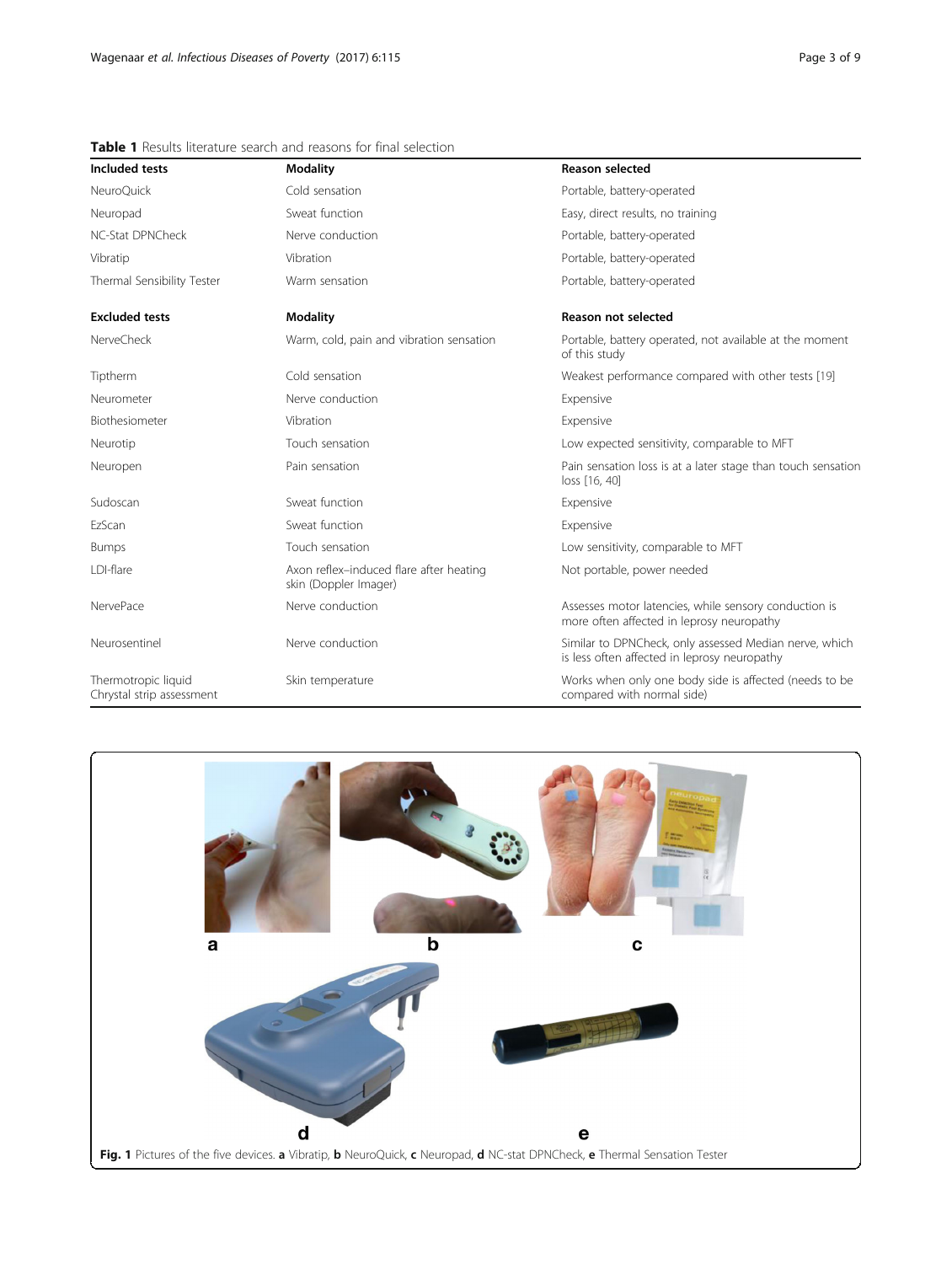nerve conduction and/or WDT test results for the sural or posterior tibial nerve, this nerve was taken as control. To achieve the calculated number of normal nerves we also had to include a number of leprosy patients with only normal NCS and/or WDT results as control subjects.

#### Test procedure

The study took place in the Danish Bangladesh Leprosy Mission hospital at the Rural Health Program (RHP) department in Nilphamari, which is run by The Leprosy Mission International Bangladesh. Leprosy affected persons with normal VMT and MFT results for sural and posterior tibial nerves were sent to Nilphamari RHP from the nearby field clinics. There, they were again assessed again with these tests, according to a previous described protocol [[14](#page-8-0)]. In short, sensory function was assessed on three test-sites for each nerve with a standard set of Semmes-Weinstein monofilaments, of which the 2 g filament represented the normal threshold for the foot. Motor function was assessed with the  $0 - 5$ Medical Research Council scale [[15\]](#page-8-0). An MFT score under 3 and a VMT score of 5 were considered normal, as these are the thresholds used in large, recent leprosy studies [\[4,](#page-7-0) [16\]](#page-8-0).

#### Reference standard tests

When MFT and VMT results were normal, the reference standard tests (sensory NCS and WDT tests) were carried out. Sensory NCS tests were performed for the sural nerve only, as we considered this method unreliable for the posterior tibial nerve. Sural NCS were recorded antidromically at 14 cm from the standard stimulation site. The test was done with the Neurocare 2000 W EMG machine (BioTech Ltd., Mumbai), and a nerve was considered affected when either amplitude or velocity was impaired. The WDT test was carried out using TSA II (MEDOC, Israel) for both sural and posterior tibial nerves, on respectively the mid-lateral border of the foot and the plantar aspect of the great toe. Both reference standard tests were done bilaterally, in an air-conditioned room by two experienced assessors who showed good inter-tester reliability (intraclass correlation coefficient of sural SNC, Velocity: 0.89; Amplitude: 0.99). The outcomes were compared with age-adjusted normal values previously established for the TENLEP trial at Nilphamari Rural Health Program (using the 97.5th percentile) [[14](#page-8-0)]. However, for the posterior tibial nerve, WDT cut-off levels were set at the maximum temperature reached with the TSA, i.e. 50 °C. Applying this cut-off, none of the patients had abnormal values. Therefore, we redefined the threshold for abnormality by using the 95th percentile from the normative studies in the TENLEP trial, instead of the originally used 97.5th percentile.

#### Alternative devices

All five tests but one were performed for the sural nerve, which is the most commonly affected nerve in leprosy [[17, 18\]](#page-8-0). The one exception was the Neuropad test, which was carried out on the posterior tibial nerve, since this test has been validated for the sole of the foot only. We tested the other two small nerve fibre tests – the NeuroQuick and the TST – on the posterior tibial nerve as well (Table [2](#page-4-0)). Not all patients were tested with all devices, for two reasons. First, only the nerve(s) identified as abnormal by one of the reference standard tests and their contralateral normal side were assessed with the alternative devices. Second, only the alternative devices that assessed the same type of nerve fibre – small (WDT) or large (NCS) – as the abnormal reference standard test were applied (see Table [2](#page-4-0)). For example, in a patient with abnormal sensory NCS result for one sural nerve we tested both sural nerves with NC-Stat DPNCheck and Vibratip (large fibre). The tests with the alternative devices were carried out on the same day as the reference standard tests, by one trained assessor (MR) who was blinded to the NCS and WDT results. The tests were done in the open air, without fan or air-conditioning to mimic field circumstances, in a random order following a randomization table created in Excel. Before testing, the assessor thoroughly explained and demonstrated the test procedures to the patient.

The Vibratip, NeuroQuick and TST assessed the sural nerve at the mid-lateral border of the foot. With the Vibratip, the skin was touched twice for approximately one second, and randomly once with vibration and once without vibration. After the second touch, the patient was asked during which of the two touches vibration was felt. The test was repeated two more times. The patient's vibration sensation was recorded as normal if the response was correct at least twice [[19](#page-8-0)]. The outcome of the Vibratip tests was compared with the outcome of the NCS. A similar procedure was followed for the TST: the patient's skin was touched twice for about three seconds, randomly once with the warmed disc and once with the ambient temperature disc. After the second touch, the patient was asked which of the two touches was perceived as warm. The test was repeated two more times. When the answer was correct at least twice, the patient's warmth sensation was recorded as normal. The outcome of the TST was compared with the outcome of the WDT. The NeuroQuick test was started at fan speed level 0 and the device was then held for five seconds at a distance of 23 cm from the foot. This exact distance is shown by two crossing laser beams. When the patient did not perceive the airflow, the fan speed was increased by one level and held above the foot for another five seconds. This process was repeated until the airflow was perceived. The total procedure was repeated two more times and the mean of three measurements served as the outcome of the test.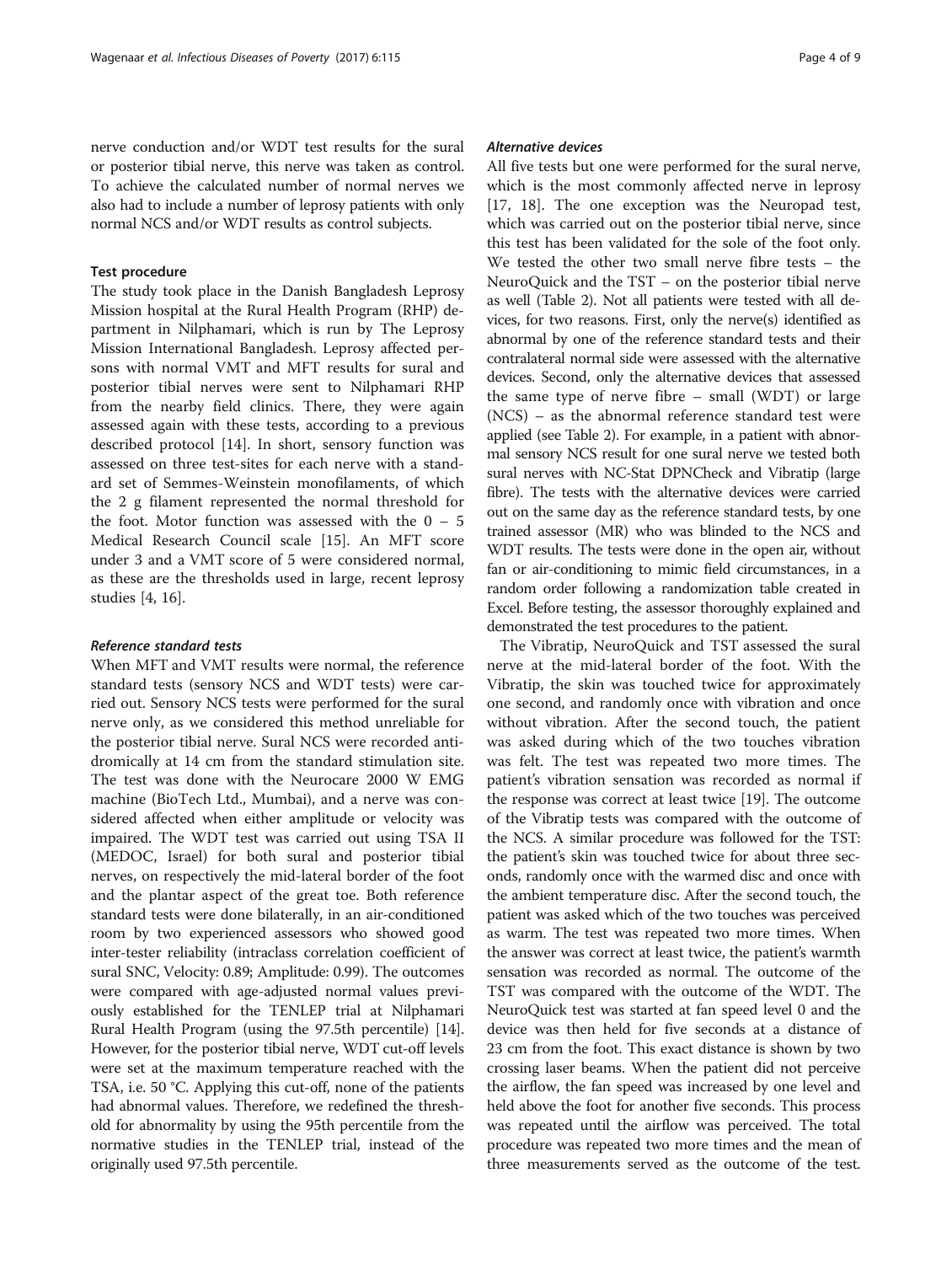| Test             | Modality       | Nerve                      | Nerve fibre type        | Reference standard test |
|------------------|----------------|----------------------------|-------------------------|-------------------------|
| NC-Stat DPNCheck | Conduction     | Sural                      | Large fibre $(AB)$      | NCS sural               |
| Vibratip         | Vibration      | Sural                      | Large fibre $(AB)$      | NCS sural               |
| NeuroOuick       | Cold sensation | Sural and posterior tibial | Small fibre $(A\delta)$ | WDT sural/ PT           |
| <b>TST</b>       | Warm sensation | Sural and posterior tibial | Small fibre (C)         | WDT sural/ PT           |
| Neuropad         | Sweat function | Posterior tibial           | Small fibre (C)         | WDT PT                  |

<span id="page-4-0"></span>Table 2 Modality, nerve type and reference standard test for the alternative devices

PT posterior tibial nerve

This outcome was classified as either normal or abnormal based on the cut-off levels of the normative test. The reference test used for comparison was WDT.

For the test with the NC-Stat DPNCheck, the standing patient placed the lower leg on a chair such that the muscles were relaxed [\[20](#page-8-0)]. The skin was cleaned with alcohol, a biosensor was inserted in the device and gel was applied on the stimulating probes. The sural nerves were stimulated for  $10 - 15$  s, just posterior to the lateral malleolus. Both velocity and amplitude, automatically corrected for skin temperature, were read directly from the device. The manufacturer suggests four severity categories: normal (velocity  $> 40$  m/s and amplitude  $> 4 \mu V$ ), mild (velocity  $<$  40 m/s, but amplitude  $>$ 4  $\mu$ V), moderate (amplitude  $1 - 4 \mu V$ ), and severe (amplitude <1  $\mu$ V). The outcome of the DPNCheck was compared with the outcomes of the NCS. The Neuropad, NeuroQuick and TST were applied on the plantar side of the great toe. Similar procedures as described above were followed for Neuro-Quick and TST. The Neuropad was applied after the patient had acclimatised for ten minutes with bare feet. For each Neuropad test, the total time to complete colour change from blue to pink was recorded as outcome, or if the change was not complete, the colour of the patch after ten minutes was noted (blue/pink or blue). The outcome of the Neuropad test was compared with the outcomes of the WDT. After all the tests had been finished, we asked the patient which of the five tests he or she valued the best and the worst and why. We also asked the assessor's opinion on the practicality of the tests and we looked at the costs.

#### **Ethics**

This is a sub-study of the TENLEP trial, for which ethical approval was given by the Bangladesh Medical Research Council (BMRC/NREC/2010-2013/533). An informed written consent was obtained from all participants.

## Analyses

Sample size calculations for an expected sensitivity of 0.60 and a confidence interval width of 0.20 resulted in 92 nerves per test. A similar number of normal nerves should be tested to determine the specificity at 0.60.

A normative study was carried out for the NeuroQuick to define the cut-off for abnormality. We tested the posterior tibial and sural nerves of 50 healthy males and 50 healthy females between 18 and 60 years of age. The NeuroQuick test procedure was as described above. As the outcomes for left and right body side did not differ significantly, the average of both body sides was used to calculate the normal thresholds. The correlation of NeuroQuick outcome with sex and age was tested with Spearman's rho. Only age was significantly related with the NeuroQuick outcome for both nerves (sural:  $r = 0.64$ ,  $P < 0.001$ ; posterior tibial:  $r = 0.57$ ,  $P < 0.001$ ). We therefore used a regression equation to calculate an age-related cut-off for abnormality. For the sural nerve, the Neuro-Quick result was considered abnormal when larger than  $0.02 \times$  Age + 3.4, and for the posterior tibial nerve when larger than  $0.01 \times$  Age + 3.3.

As primary outcome for our study, the sensitivity and specificity of each alternative device were calculated against the appropriate reference standard test – NCS or WDT– with their 95% confidence intervals. In addition, the positive and negative likelihood ratios and area under the curve (AUC) were calculated for each alternative device. A  $P$ -value <0.05 was considered to be statistically significant.

#### Results

We enrolled 209 patients, and examined a total of 95 abnormal and 89 normal sural nerves with NCS, 94 abnormal and 90 normal sural nerves with WDT, and 75 abnormal and 115 normal posterior tibial nerves with WDT. The majority of patients had paucibacillary leprosy (67%) and were still on anti-leprosy multi-drug treatment (55%). On average leprosy had been diagnosed 11 months earlier. One patient was excluded because he was diagnosed with diabetes. The patients' demographic and clinical characteristics are presented in Table [3](#page-5-0).

All patients tested with the Vibratip were able to detect the vibration for all three touches, irrespective of whether it was tested on an abnormal or normal nerve. TST and NeuroQuick outcomes are given in Table [4](#page-5-0). Abnormal nerve conduction was indicated by the NC-Stat DPNCheck in 14% of the sural nerves. One nerve was mildly affected, 18 moderately affected and seven severely affected. The colour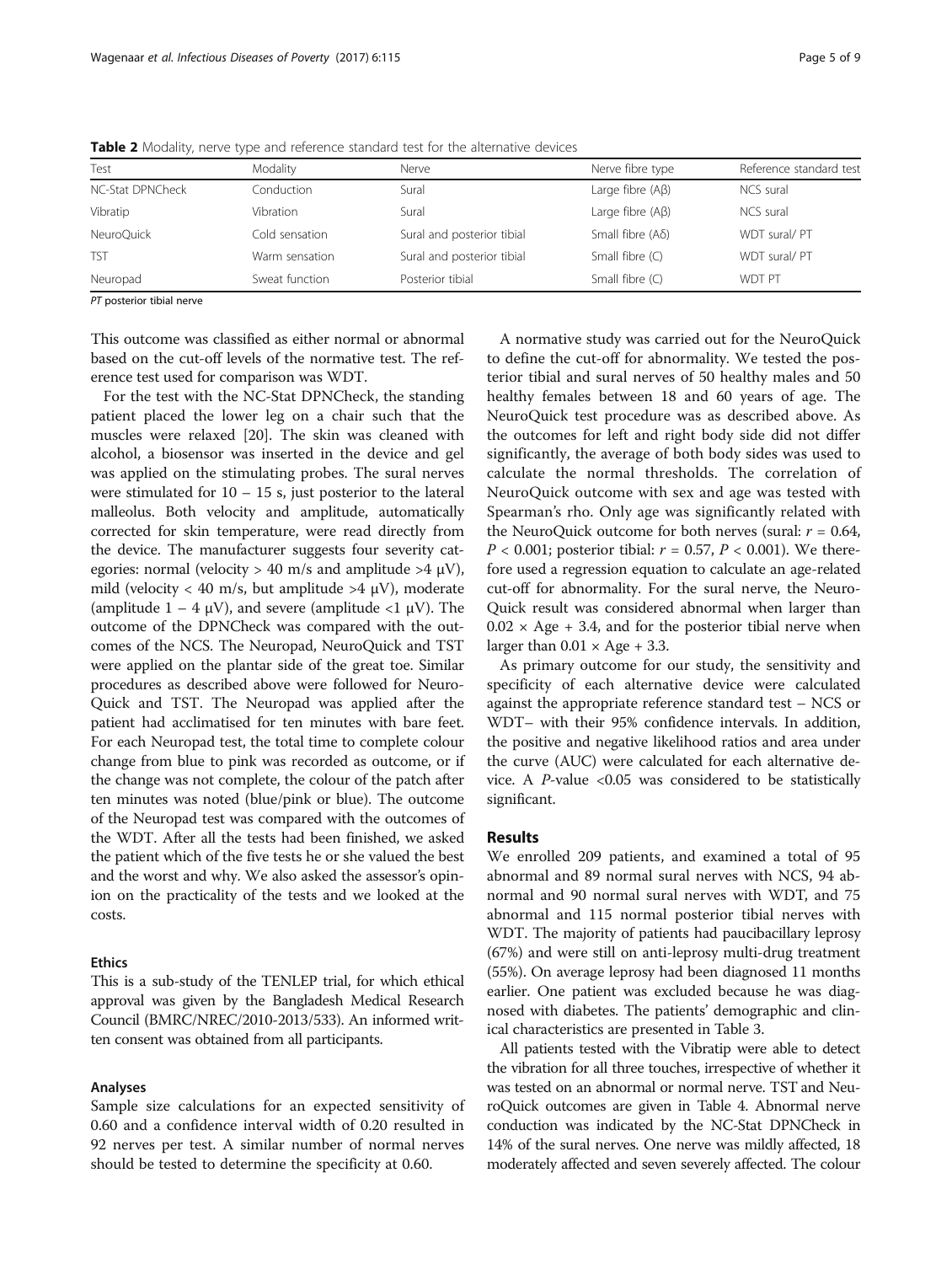<span id="page-5-0"></span>

|  |  | <b>Table 3</b> General characteristics of the patients ( $n = 209$ ) |  |  |  |
|--|--|----------------------------------------------------------------------|--|--|--|
|--|--|----------------------------------------------------------------------|--|--|--|

| Characteristics                           |        |      | SD   |  |
|-------------------------------------------|--------|------|------|--|
| Sex (% male)                              |        | 57%  |      |  |
| Age (mean, years)                         |        | 35.3 | 11.2 |  |
| Height (mean, cm)                         | 157    | 8    |      |  |
| Weight (mean, kg)                         | 51     | 9    |      |  |
| 11<br>Time since diagnosis (mean, months) |        |      |      |  |
| RFT (%)                                   |        | 46%  |      |  |
| RJ Classification (%)                     | $\top$ | 2%   |      |  |
|                                           | ВT     | 89%  |      |  |
|                                           | BB     | 1%   |      |  |
|                                           | BL     | 4%   |      |  |
|                                           | LL     | 4%   |      |  |
|                                           | PN     | 1%   |      |  |
| WHO classification (% PB)                 |        | 67%  |      |  |

SD standard deviation, RFT Released from anti-leprosy treatment, RJ Ridley-Jopling, WHO World Health Organisation

of the Neuropad had changed completely after ten minutes in 90 cases, and in 77 cases some blue was still visible. None of the pads remained completely blue. Mean time until complete colour change was 7.5 (range 2 to 10) minutes. Excluding the cases without complete colour change, the mean time was 4.9 min.

The sensitivity, specificity, positive and negative likelihood ratios of all alternative devices are shown in Table 4. For the sural nerve, the NeuroQuick had the highest sensitivity and specificity (both 86%), closely followed by the TST (respectively 83% and 82%). The two devices assessing large fibre neuropathy in the sural nerves, the Vibratip and NC-Stat DPNCheck, had poorer outcomes. The sensitivity of the Vibratip was 0%; the specificity 100%. For the posterior tibial nerve, the NeuroQuick showed the highest sensitivity as well (93%), but its specificity was lower than that of the TST. The sensitivity and specificity of the Neuropad were average (56% and 60%). The highest positive likely hood ratio was that of the NeuroQuick for the sural nerve: 6.0 (3.6 – 10.0).

#### Patients' and assessor's preferences

Sixty-eight patients were tested with at least four out of the five tests. More than half (53%) preferred the TST, mainly because they found it easy to feel a difference in warmth. The second favourite test was the Neuropad (25%), also because it was easy as it does not require any response from the patient. The Vibratip and the NeuroQuick were preferred by respectively 13% and 9%. When asked which test was least preferred, 54% answered the NC-Stat DPNCheck. The main reason was that it was too painful. The second least preferred test was the NeuroQuick (24%), since it was too difficult and third the Neuropad (22%), because it was seen as time consuming.

The assessor (MR) indicated he preferred the TST and Neuropad for their ease of use. He pointed out that for

Table 4 Outcomes of the index tests and reference standard test, sensitivity and specificity (95% CI)

|                          |          | Reference standard test |         |             |              |                 |                          |                                                     |
|--------------------------|----------|-------------------------|---------|-------------|--------------|-----------------|--------------------------|-----------------------------------------------------|
| Alternative devices      |          | Abnormal                | Normal  | Sensitivity | Specificity  | <b>AUC</b>      |                          | Positive Likelihood ratio Negative Likelihood ratio |
| Sural NCS (n)            |          | 95                      | 89      |             |              |                 |                          |                                                     |
| NC-Stat                  | Abnormal | 15                      | 11      | 16%         | 88%          | 0.52            | 1.3                      | 1.0                                                 |
| <b>DPNCheck</b>          | Normal   | 80                      | 78      | $(9 - 25)$  | $(79 - 94)$  | $(0.43 - 0.60)$ | $(0.6 - 2.6)$            | $(0.9 - 1.1)$                                       |
| Vibratip                 | Abnormal | $\mathbf{0}$            | $\circ$ | 0%          | 100%         | 0.50            |                          | 1.0                                                 |
|                          | Normal   | 95                      | 89      | $(0 - 4)$   | $(96 - 100)$ | $(0.41 - 0.58)$ | $\overline{\phantom{a}}$ | $(1.0 - 1.0)$                                       |
| Sural WDT (n)            |          | 94                      | 90      |             |              |                 |                          |                                                     |
| <b>TST</b>               | Abnormal | 78                      | 16      | 83%         | 82%          | 0.83            | 4.7                      | 0.2                                                 |
|                          | Normal   | 16                      | 74      | $(74 - 90)$ | $(73 - 89)$  | $(0.76 - 0.89)$ | $(3.0 - 7.4)$            | $(0.1 - 0.3)$                                       |
| NeuroQuick               | Abnormal | 81                      | 13      | 86%         | 86%          | 0.86            | 6.0                      | 0.2                                                 |
|                          | Normal   | 13                      | 77      | $(78 - 92)$ | $(77 - 92)$  | $(0.80 - 0.92)$ | $(3.6 - 10.0)$           | $(0.1 - 0.3)$                                       |
| Posterior tibial WDT (n) |          | 75                      | 115     |             |              |                 |                          |                                                     |
| Neuropad                 | Abnormal | 42                      | 35      | 56%         | 61%          | 0.59            | 1.5                      | 0.7                                                 |
|                          | Normal   | 33                      | 57      | $(44 - 67)$ | $(51 - 72)$  | $(0.51 - 0.67)$ | $(1.1 - 2.1)$            | $(0.5 - 1.0)$                                       |
|                          | Missing  |                         | 23      |             |              |                 |                          |                                                     |
| <b>TST</b>               | Abnormal | 60                      | 50      | 83%         | 57%          | 0.70            | 1.9                      | 0.3                                                 |
|                          | Normal   | 12                      | 65      | $(72 - 91)$ | $(47 - 66)$  | $(0.63 - 0.76)$ | $(1.5 - 2.4)$            | $(0.2 - 0.5)$                                       |
| NeuroQuick               | Abnormal | 67                      | 68      | 93%         | 41%          | 0.67            | 1.6                      | 0.2                                                 |
|                          | Normal   | 5                       | 47      | $(85 - 98)$ | $(32 - 50)$  | $(0.60 - 0.74)$ | $(1.3 - 1.9)$            | $(0.1 - 0.4)$                                       |

AUC area under the curve, NCS Nerve Conduction Studies, TST Thermal Sensibility Tester, WDT Warm Detection Thresholds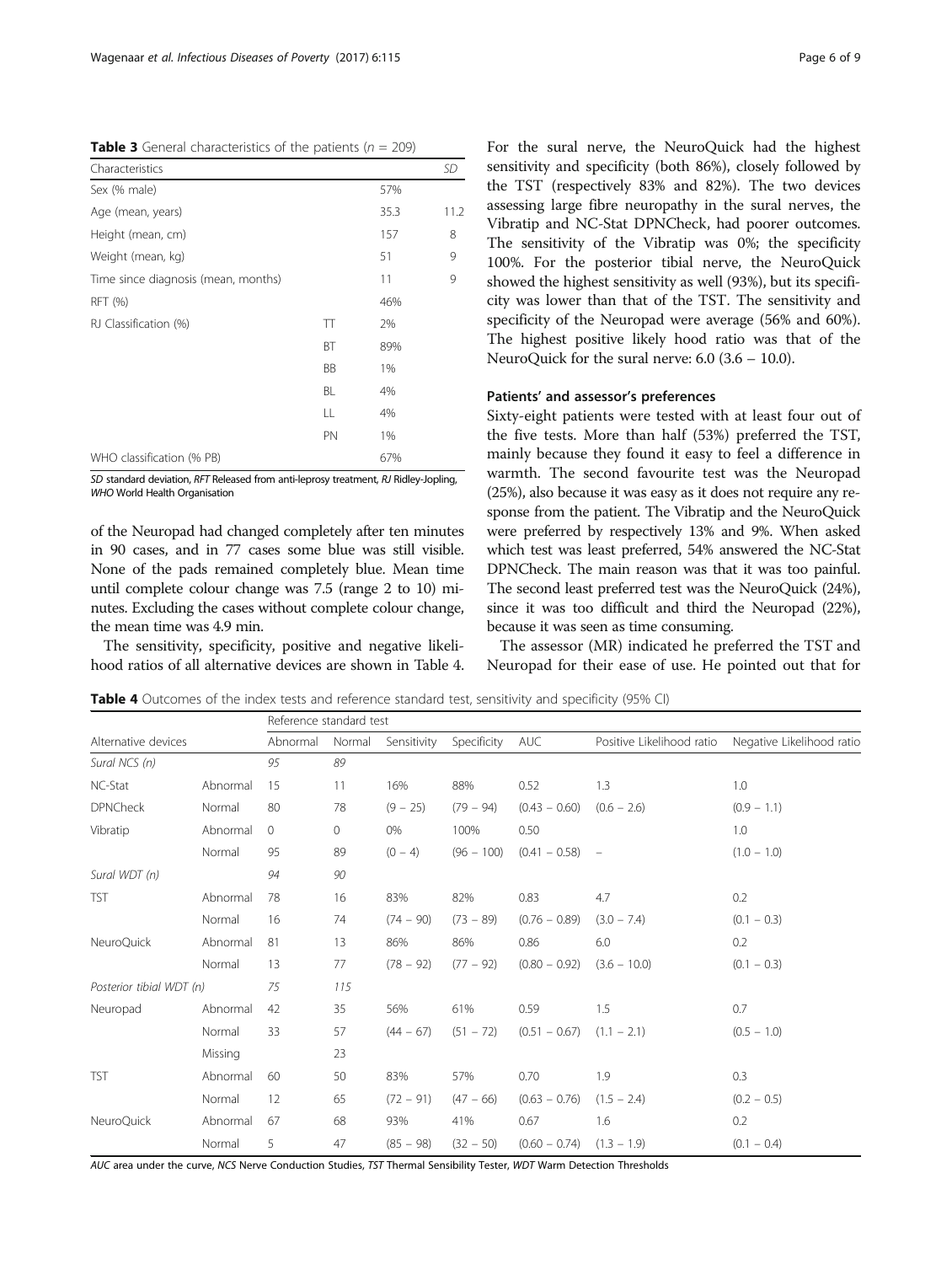the patient the TST and the Vibratip are the best, since the warmth and vibration are easily detected. The assessor furthermore reported that the TST and Vibratip are the fastest tests.

#### Costs

We have not performed a cost-effectiveness analysis, though still would like to present the costs of the devices. The retail price for Neuropads for clinics is \$11 per test, containing two pads. The Vibratip costs \$9. The list price for the NC-Stat DPNCheck is the highest of the alternative devices in our study, \$1000 for the device and another \$20 per sensor, which can be used to assess both left and right sural nerve in one patient. The TST and NeuroQuick are not available for purchasing, and therefore the prices are unknown. A paper published in 1989 describes that the cost of a TST was about \$35 [[13\]](#page-7-0). The TST and the NeuroQuick both work on two standard type AA batteries. Durability can be increased by using rechargeable batteries. The NC-stat DPNCheck uses a standard 3 V Lithium Ion battery. The Neuropads and the NC-stat DPNCheck biosensors are not suitable for recycling; these need to be disposed after using them for a single patient. The Vibratip can be used thousands of times over several months [[21\]](#page-8-0), but eventually needs to be disposed, as the battery is not replaceable.

#### Discussion and conclusions

It is important to detect leprosy neuropathy at an early stage, as it can progress to nerve function impairment and subsequently may lead to disabilities. In the INFIR study, 20 – 50% of the newly diagnosed leprosy patients either had subclinical neuropathy at diagnosis or developed this during follow up [\[22](#page-8-0)]. Of the patients who had subclinical neuropathy, around 16% developed clinical NFI in the INFIR study. Preliminary data of the TENLEP trial show that clinical NFI developed in 8% of the subclinical patients. Even though treatment of subclinical neuropathy has not been successful [[23](#page-8-0), [24\]](#page-8-0), knowing the subclinical status of a patient's nerves allows to immediately start prednisolone treatment in the patients who do develop clinical NFI. In this study we compared user-friendly methods for detecting early leprosy neuropathy in field settings. We found that the NeuroQuick and TST are promising screening methods, especially for the sural nerve, since they show high sensitivity and specificity and are appreciated by both patients and assessor.

Both the NeuroQuick and the TST examine small fibre function. It must be noted, however, that the INFIR study found variation between the patients in the first affected modality and type of nerve fibre – large or small [[25\]](#page-8-0). First of all, this indicates that the processes and patterns of neuropathy are different for each individual. Second, this has consequences for the assessment of early

neuropathy. Adding a second test method that assesses large fibre function is recommended. Unfortunately, the two devices in our study testing large fibres, the NC-stat DPNCheck and the Vibratip, are not suitable for early detection of leprosy neuropathy. So far, NCS testing is the only reliable option to detect early large fibre neuropathy.

None of the alternative devices included in our study was new. The TST has been used to assess sensitivity of leprosy skin lesions [\[12\]](#page-7-0); the Neuropad, NeuroQuick, Vibratip and NC-stat DPNCheck have been used for diagnosis of diabetes neuropathy. Studies in diabetes patients showed generally good sensitivity and specificity for the detection of neuropathy [\[19, 26](#page-8-0)–[31](#page-8-0)]. Although both small and large fibres are involved in diabetes neuropathy and in leprosy neuropathy, diabetes neuropathy is often symmetrical [[32](#page-8-0)] and the order of affected modalities is somewhat different between the two diseases. In diabetes for example, cold perception proved the most sensitive thermal test [[33](#page-8-0)], whereas in leprosy warm detection was more sensitive [[34](#page-8-0)]. Furthermore, the tests in diabetes patients have been performed in a completely different setting and environment, namely western hospital settings. Therefore, it was necessary to test the devices in a leprosy endemic country with a subtropical climate, in a field setting with high temperatures and humidity. Interestingly, the TST, designed for testing in high environmental temperatures, showed good results. The temperature of the warm-end of the TST adapts to the ambient temperature, when between 15 °C and 45 °C. A graph with the correlation is depicted on the device.

The accuracy of the reference standard test, to which the new tests are compared, is an important point to consider. When the reference standard test is not 100% accurate, this has an effect on the sensitivity and specificity estimates [\[35](#page-8-0)]. NCS test results have been compared with nerve biopsies and were found to be accurate [\[36](#page-8-0)]. In addition, NCS testing is more reliable because it does not require a response from the subject and therefore objective. The WDT test, on the other hand, has never been compared with a gold standard in leprosy neuropathy. Furthermore, it requires a response from the subject and is therefore less objective. Perkins et al. describe that variances of 50% and higher can occur in thermal thresholds testing. However, since we use very high cut-off levels for normality (97.5%), we are confident that the sural nerves tested abnormal in our study are indeed abnormal. This is less the case for the WDT of the posterior tibial though. We could not rely on the upper thresholds for the posterior tibial nerve, since they mainly lay outside the measurement range of the TSA (50 °C). Therefore, we used a lower cutoff by taking the 95th percentile, but even with that method it was very difficult to include abnormal nerves.

Since in leprosy sensory function generally is affected before motor function, we did not include any assessments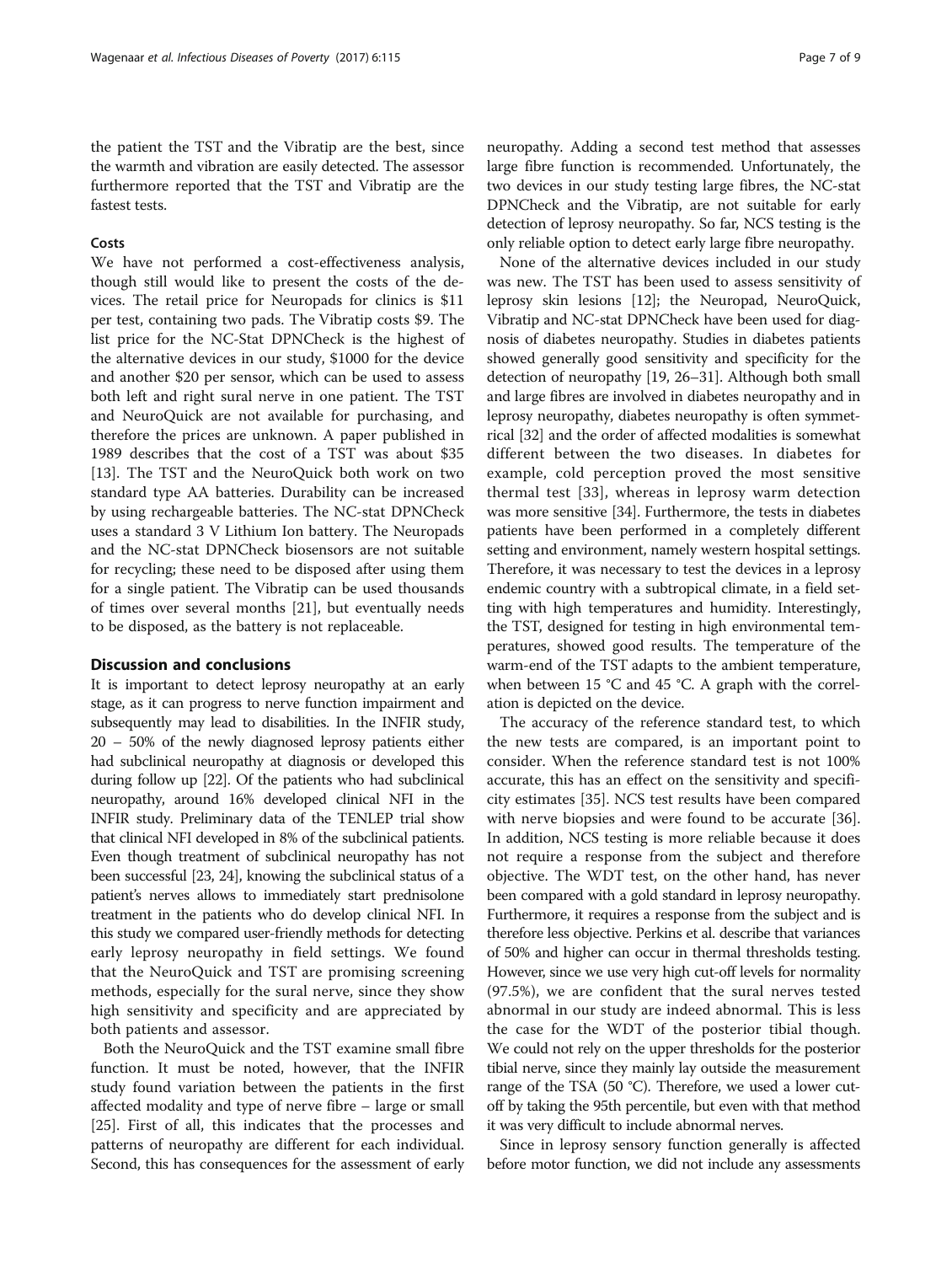<span id="page-7-0"></span>for motor nerves. Several other tests might be worthwhile to look at in future studies. We intended to include the NerveCheck (PhiMed Europe), which is a portable device that assesses four modalities: cold, warm, pain and vibration sensation [[37](#page-8-0)]. Unfortunately, at the time of our study no NerveCheck device was available for field testing. Second, it might be interesting to look at skin wrinkling as an autonomic function test. Although this test takes long – 30 min – the results are quite promising in diabetes neuropathy [[38](#page-8-0), [39](#page-8-0)].

In conclusion, based on our results the Neuropad, NCstat DPNCheck and Vibratip do not qualify for further testing for detection of early leprosy neuropathy. For both the NeuroQuick and TST, however, we recommend to further study three different aspects. First, the options for further development and production on a larger scale should be examined. Second, repeatability and reproducibility should be determined for these two tests, and preferably assessed in different populations as well. Third, additional testing of the accuracy on the hands can give more information on the usability of the two tests in detecting early leprosy neuropathy in field settings, as upper extremity neuropathy is common as well.

#### Additional files

[Additional file 1:](dx.doi.org/10.1186/s40249-017-0330-2) Multilingual abstract into the five official working langauges of the united Nations. (PDF 551 kb)

[Additional file 2:](dx.doi.org/10.1186/s40249-017-0330-2) Search terms literature study. Search terms used for the literature study. (DOCX 79 kb)

[Additional file 3:](dx.doi.org/10.1186/s40249-017-0330-2) Database 'Early detection of neuropathy in leprosy'.sav. Clinical data of leprosy patients assessed for subclinical neuropathy, Nilphamari Bangladesh, 2015. (SAV 48 kb)

#### Abbreviations

MFT: Monofilament test; NCS: Nerve Conduction Studies; NFI: Nerve Function Impairment; TST: Thermal Sensibility Tester; VMT: Voluntary Muscle Testing; WDT: Warm Detection Threshold

#### Acknowledgements

We would like to thank Trigocare International GmbH, NeuroMetrix, Inc., and McCallen Medical Ltd. for their generous contribution of materials to this study. Also, we would like to thank Schweers International for the chance to test one of their NeuroQuick devices. We are grateful for the help of Anil Soren and Kolpona Roy in performing the NCS and WDT assessments. This study would not have been possible without the leprosy patients who contributed their time to this study and were willing to undergo all the tests. We also would like to thank TLMI Bangladesh for their help and support. Last, we are grateful for the preparatory work of Ashish Khodke and Nicolette Tool in Mumbai.

#### Availability of data and materials

The dataset supporting the conclusions of this article is included within the article and its Additional file 3.

#### Funding

The study was a sub-study of the TENLEP trial. The TENLEP trial was funded by the The American Leprosy Mission, the German Leprosy and TB Relief Association, the Netherlands Leprosy Relief, the Ordre de Malte, and the Turing Foundation.

#### Authors' contributions

IW, EP, WB and JHR designed the study. KA and MR were responsible for the inclusion of patients and data collection. IW carried out the data analyses and wrote the manuscript. EP, WB, JHR and DZ were involved in the interpretation of the data and critically revised the manuscript. All authors read and approved the final manuscript.

#### Ethics approval and consent to participate

This is a sub-study of the TENLEP trial, for which ethical approval was given by the Bangladesh Medical Research Council (BMRC/NREC/2010-2013/533). An informed written consent was obtained from all participants.

#### Consent for publication

Not applicable.

#### Competing interests

The authors declare that they have no competing interests.

#### Author details

<sup>1</sup>Department of Public Health, Erasmus MC, Rotterdam, The Netherlands. <sup>2</sup>KIT Health, Royal Tropical Institute, Amsterdam, The Netherlands. <sup>3</sup>Independent leprosy consultant, Amsterdam, The Netherlands. <sup>4</sup>Institute for Clinical Diabetology, German Diabetes Center at Heinrich Heine University, Leibniz Center for Diabetes Research, Düsseldorf, Germany. <sup>5</sup>Department of Endocrinology and Diabetology, Medical Faculty, Heinrich Heine University, Düsseldorf, Germany. <sup>6</sup>Rural Health Program, The Leprosy Mission International- Bangladesh, Nilphamari, Bangladesh.

#### Received: 9 October 2016 Accepted: 19 June 2017 Published online: 01 September 2017

#### References

- 1. Croft RP, Nicholls P, Anderson AM, van Brakel WH, Smith WC, Richardus JH. Effect of prophylactic corticosteroids on the incidence of reactions in newly diagnosed multibacillary leprosy patients. Int J Lepr Other Mycobact Dis. 1999;67(1):75–7.
- 2. Croft RP, Nicholls PG, Richardus JH, Smith WCS. Incidence rates of acute nerve function impairment in leprosy: a prospective cohort analysis after 24 months (the Bangladesh acute nerve damage study). Lepr Rev. 2000;71(1):18–33.
- 3. Saunderson P. The pattern of leprosy-related neuropathy in the AMFES patients in Ethiopia: definitions, incidence, risk factors and outcome. Lepr Rev. 2000;71(3):285–308.
- 4. van Brakel WH, Nicholls PG, Das L, Barkataki P, Suneetha SK, Jadhav RS, et al. The INFIR cohort study: investigating prediction, detection and pathogenesis of neuropathy and reactions in leprosy. Methods and baseline results of a cohort of multibacillary leprosy patients in north India. Lepr Rev. 2005;76(1):14–34.
- 5. Smith WC, Nicholls PG, Das L, Barkataki P, Suneetha S, Suneetha L, et al. Predicting neuropathy and reactions in leprosy at diagnosis and before incident events-results from the INFIR cohort study. PLoS Negl Trop Dis. 2009;3(8):e500.
- 6. World Health Organization. Enhance global strategy for further reducing the disease burden due to leprosy. New Delhi: WHO; 2009.
- Pearson JMH, Ross WF. Nerve involvement in leprosy. Pathology, differential diagnosis and principles of management. Lepr Rev. 1975;46(3):199–212.
- 8. Ziegler D, Mayer P, Wiefels K, Gries FA. Assessment of small and large fiber function in long-term type 1 (insulin-dependent) diabetic patients with and without painful neuropathy. Pain. 1988;34(1):1–10.
- 9. Konietzny F, Hensel H. The dynamic response of warm units in human skin nerves. Pflugers Arch. 1977;370(1):111–4.
- 10. Hensel H, Andres KH, von During M. Structure and function of cold receptors. Pflugers Arch. 1974;352(1):1–10.
- 11. Dyck PJ, Bushek W, Spring EM. Vibratory and cooling detection thresholds compared with other tests in diagnosing and staging diabetic neuropathy. Diabetes Care. 1987;10(4):432–40.
- 12. Schreuders T, Kuipers M. Thermal sensibility tester. Can it be used to find early nerve damage in leprosy? Lepr Rev. 1992;63(3):294.
- 13. Srinivasan H, Stumpe B. Leprosy diagnosis: a device for testing the thermal sensibility of skin lesions in the field. Bull World Health Organ. 1989;67(6): 635–41.